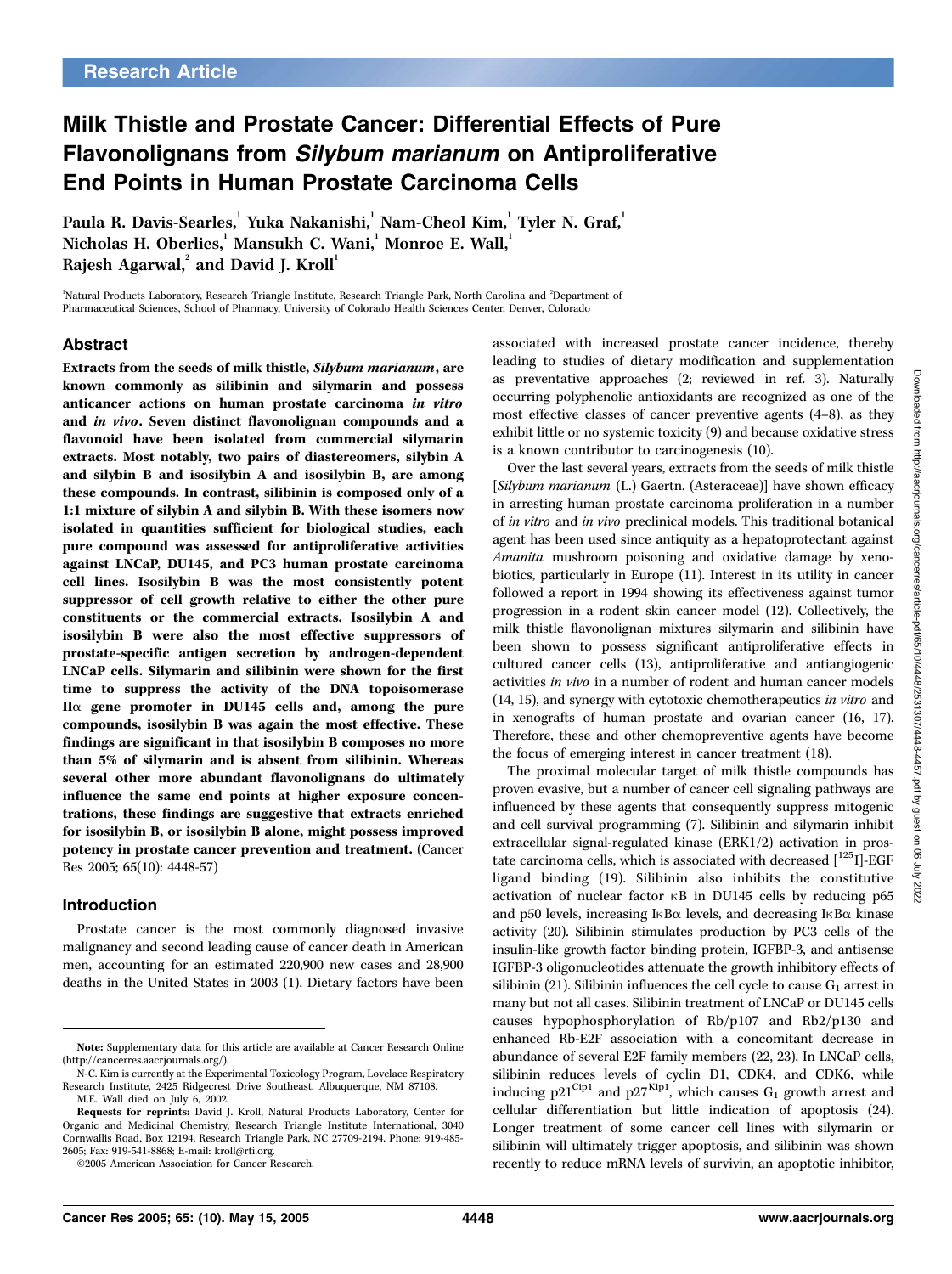in bladder transitional carcinoma cells (25). The most direct effect of milk thistle extracts observed to date has been the in vitro displacement by silymarin of radiolabeled 17 $\beta$ -estradiol from ER $\beta$ but not ERa at concentrations similar to those causing cancer cell growth arrest (26). However, the functional significance of this in vitro observation on prostate carcinoma survival and growth remains unknown.

Understanding how compounds from milk thistle affect cell cycle and cell signaling to arrest cancer cell growth has been confounded by the lack of standardized nomenclature for the crude plant extracts and their individual pure compounds (27). Silymarin and silibinin are the most common forms of milk thistle extract sold commercially and the terms are often used interchangeably, albeit incorrectly (27). Recently, the Research Triangle Institute Natural Products Laboratory isolated and purified from silymarin (crude milk thistle extract) a series of seven distinct flavonolignans and one flavonoid (28). Silibinin has now been shown to be a 1:1 mixture of two stereoisomers, denoted silybin A and silybin B. Of greatest significance is that two other regioisomers have been isolated as well that possess the same molecular mass, isosilybin A and isosilybin B (Fig. 1). These four compounds share the same chemical formula but differ in structure only with respect to the stereochemical positions of the terminal aryl(3-methoxy-4-hydroxyphenyl) and hydroxymethyl groups at the  $\alpha$  and  $\beta$  carbons (Fig. 1). Isolation of these two pairs of diastereomers and their stereochemical assignments has also been accomplished and confirmed independently (29). Interestingly, evidence had existed as early as 1979 (30) to indicate that silybin and isosilybin were each mixtures of diastereomers, but pure reference standards and experimental quantities had not been available previously for biological studies. The resolution and purification of each of these compounds in milligram quantities now permits a dissection of the molecular actions of milk thistle extracts in prostate cancer suppression. The current report represents a first step in addressing the hypothesis



Figure 1. Chemical components of milk thistle extracts (S. marianum). These eight compounds have been identified in three milk thistle extracts available commercially as silymarin (28). Composition of each extract is listed in Table 1. The seven flavonolignan compounds share a formula weight of 482.1. Taxifolin, also called dihydroquercetin, is the only flavonoid detected in commercial silymarin products. Silibinin, thought previously to be a single compound, is known now to be a 1:1 mixture of the diastereomers, silybin A and silybin B.

Downloaded from http://aacrjournals.org/cancerres/article-pdf/65/10/4448/2531307/4448-4457.pdf by guest on 06 July 2022 Downloaded from http://aacrjournals.org/cancerres/article-pdf/65/10/4448/2531307/4448-4457.pdf by guest on 06 July 2022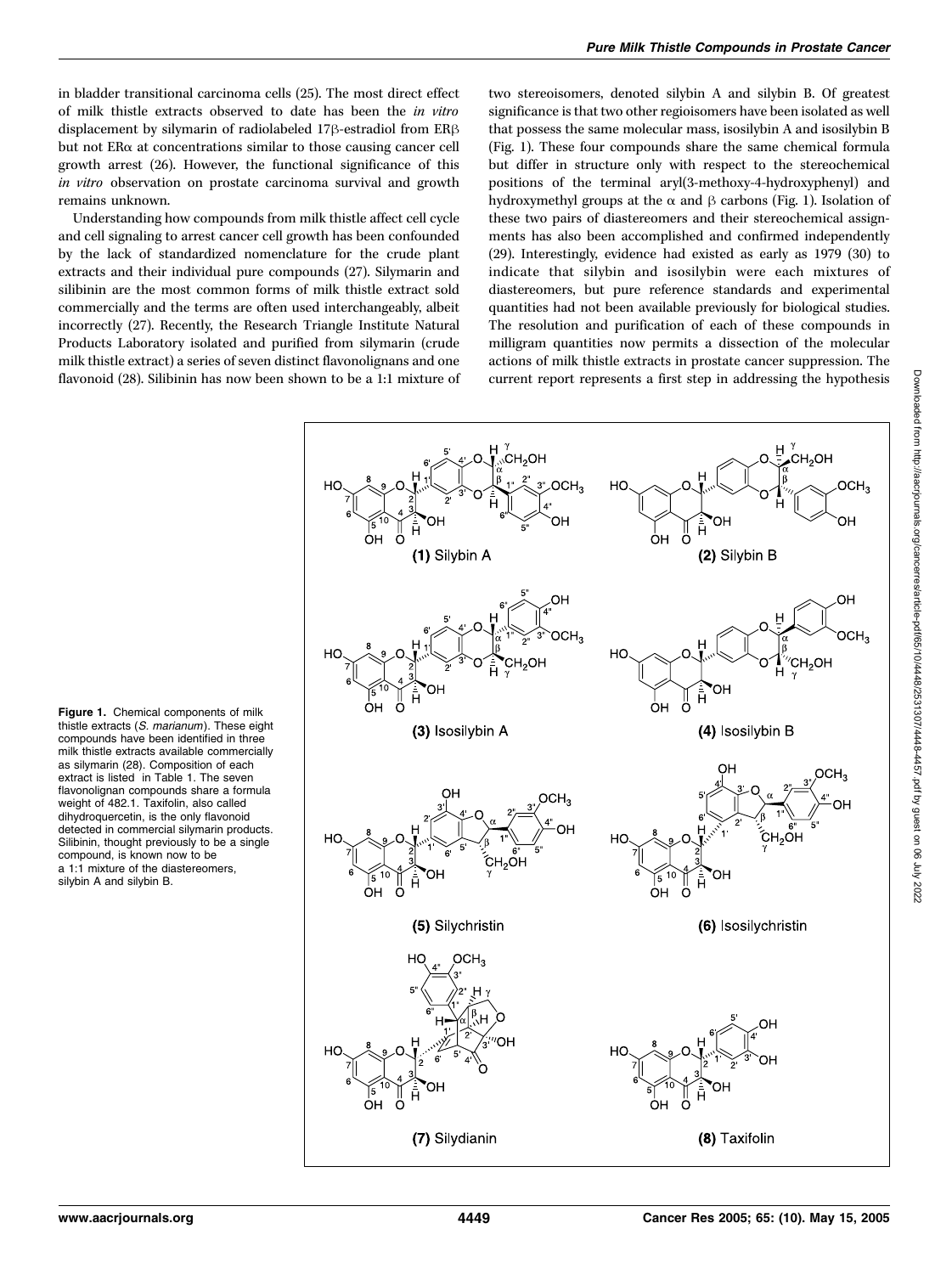of whether each individual milk thistle compound possesses distinct or overlapping biochemical actions that contribute to the overall, broad anticancer activity of the natural product extracts.

A number of end points were investigated that result from the antiproliferative effects of each milk thistle compound, including prostate cancer cell growth suppression, cell cycle distribution, as well as the suppression of prostate-specific antigen (PSA) secretion, and DNA topoisomerase II $\alpha$  (topo II $\alpha$ ) promoter activity. Topo II $\alpha$ , a nuclear enzyme involved in DNA replication, chromosomal segregation, and recombination, is absolutely required for cellular proliferation, as its DNA decatenation activity is essential to successful chromosomal segregation (31). A recent meta-analysis of gene expression data sets from normal versus cancerous human tissue specimens revealed that  $topo$   $I/\alpha$  is one of the most commonly activated genes across a large majority of human cancers (32). The current report details the first demonstration of suppression of topo II $\alpha$  gene expression by either crude milk thistle extracts or pure compounds. Silibinin had also been shown to decrease in androgen-dependent LNCaP prostate carcinoma cells the secreted levels of PSA, a clinical diagnostic serum marker for monitoring the presence and progression of prostate cancer (33, 34). This diagnostic tool provided us with a well-characterized end point for further dissection of the action of individual pure milk thistle compounds.

# Materials and Methods

Isolation of reference standards from silymarin. Preparative highperformance liquid chromatography (HPLC) was used to isolate flavonolignans from silymarin (Madaus AG, Cologne, Germany) as described previously (28). Silymarin was obtained also from Aldrich (Milwaukee, WI) and Indena SpA (Rome, Italy), and silibinin was obtained from Sigma (St. Louis, MO).

For studies involving silibinin, the diastereomeric mixture of silybin A and silybin B, molar calculations were employed as if the mixture was a single compound with a formula weight of 482.1. For experiments involving silymarin, the crude mixture of eight polyphenolic compounds, molar concentrations are expressed based on a formula weight of 482.1 (the formula weight common to each of the seven flavonolignans; the 1.6-2.2% contribution of the smaller taxifolin compound was considered negligible.). These molar calculations are recognized as imprecise (27) but are presented here as such to enable comparison with previous literature on the biological effects of these mixtures. It is suggested in the future that molar calculations be reserved for the pure milk thistle compounds and that w/v concentrations be employed when referring to silibinin or silymarin.

Analysis of silymarin and silibinin. HPLC analyses were done with a Star Chromatography Workstation (version 5.5.1; Varian, Inc., Walnut Creek, CA) at a flow rate of 1 mL/min using Varian ProStar 210 pumps with a YMC ODS-A column (S 5 µm, 120 Å, 4.6  $\times$  150 mm; Waters Co., Milford, MA). Signals were monitored at UV 280 nm using a Varian ProStar 330 PDA detector, and all injections of reference standards, silymarin, and silibinin were of 50 µL by a Varian ProStar 410 autosampler. A quality control standard was used to monitor the consistency of the chromatographic analyses by preparing a solution of 0.100 mg/mL biochanin A (Aldrich) in DMSO (DMSO-B). All standards and study materials were prepared in DMSO-B, and the measured concentration of biochanin A did not vary more than  $\pm 2\%$  in all determinations. To prepare the standard curves (Supplementary Fig. S1), stock solutions of the reference standards were prepared in DMSO-B and serially diluted to concentrations of  $\sim$  0.50, 0.20, 0.050, and 0.0125 mg/mL; the absolute concentration of each standard in DMSO-B was calculated based on the purity of each reference standard (range, >87% to >99% pure). The  $R^2$  value for each standard curve was >0.99. To verify the presence and confirm the retention time of each of the reference standards in the silymarin and silibinin samples, one of the

silymarin samples was added to each standard in turn, and the observed change in peak area for a distinct peak was observed by HPLC. Supplementary Fig. S2 illustrates the retention time of each of the reference standards and biochanin A in one of the silymarin samples (Indena). Stock solutions of the silymarin samples and silibinin were prepared at 12.0 mg/mL in DMSO-B, and each was diluted with DMSO-B to a concentration of 1.2 mg/mL for analysis. The concentration of the compounds in the silymarin and silibinin samples was calculated from the measured area under the peak correlating to each reference standard and extrapolated using the equation for the standard curve of that particular standard.

Cell culture. Frozen tumor cell stocks were obtained from the American Type Culture Collection (Manassas, VA): LNCaP (CRL-1740, an androgendependent line derived from a lymph node metastasis of prostate adenocarcinoma), DU145 (HTB-81, an androgen-independent line derived from a central nervous system metastasis of prostate adenocarcinoma), and PC-3 (CRL-1435, an androgen-independent line derived from a bone metastasis of prostate adenocarcinoma). All cell lines were cultured in RPMI 1640 (Life Technologies/Invitrogen, Carlsbad, CA) supplemented with 10% (v/v) fetal bovine serum (HyClone, Logan, UT), 100 units/mL penicillin G, and  $100 \mu g/mL$  streptomycin sulfate and incubated in a humidified  $37^{\circ}$ C/5% CO<sub>2</sub> incubator. Cells were maintained in a logarithmic growth state by subculturing every other day at an initial density of  $1 \times 10^6$  cells per 75 cm<sup>2</sup> flask in 30 mL medium.

Cell survival and flow cytometry assays. Logarithmically growing prostate carcinoma cells were seeded at  $5 \times 10^4$  per well of 24-well plates in 0.5 mL of supplemented RPMI 1640 and allowed to attach to substrate overnight. The following day, stock solutions of silibinin, silymarin, or pure milk thistle compounds were prepared in DMSO at 50 mmol/L and diluted into RPMI 1640 at twice the intended final concentration of 30, 60, or 90 µmol/L. A 0.5-mL aliquot of each compound in medium, or DMSO at 0.2%(v/v), was added to each well (in triplicate for each final concentration). Cells were permitted to grow for 72 hours at which time 10 µL of the mitochondrial dehydrogenase substrate, WST-8 [(2-(2-methoxy-4-nitrophenyl)-3-(4-nitrophenyl)-5-(2,4-disulfophenyl)-2H-tetrazolium, monosodium salt, in combination with phenazine methosulfate; Cell Counting Kit-8, Dojindo, Gaithersburg, MD] was added to each well and incubated 1 to 2 hours further. Cell-free wells of medium were incubated similarly to correct for nonenzymatic hydrolysis of the substrate to its formazan product. Mitochondrial respiratory activity was quantified by spectrophotometry at 450 nm using a Tecan Ultra microtiter plate reader (Tecan US, Research Triangle Park, NC) and cellular survival expressed as a percentage relative to corrected control values.

Cell cycle distribution of DU145 cells  $(1 \times 10^5 \text{ cells per } 60 \text{--} \text{mm}$  tissue culture plate) treated with silibinin or pure compounds was determined after propidium iodide staining by fluorescence-activated cell sorting (FACS) analysis at the Duke University Comprehensive Cancer Center Cell Sorting Facility (Durham, NC).

Topoisomerase  $II\alpha$  promoter-reporter transfections and reporter activity assays. Logarithmically proliferating DU145 cells were plated at  $4 \times 10^4$  cells per well in 12-well tissue culture plates and allowed to adhere for 5 to 6 hours in a humidified  $37^{\circ}$ C/5% CO<sub>2</sub> incubator. Cells were transiently transfected with the human  $topo$   $II\alpha$  gene promoter-reporter construct -562TOP2LUC (35) using 0.5 g DNA per well and 3:1 GeneJuice (EMD Biosciences/Novagen, Madison, WI) transfection reagent/DNA ratio according to manufacturer's instructions. Cells were incubated with the transfection mixture overnight  $(-16$  hours). Subsequently, purified flavonolignans, taxifolin, silibinin, silymarin (all dissolved in DMSO) or vehicle alone were diluted in complete medium at a  $3\times$  stock concentration and added to transiently transfected cells in triplicate to final concentrations of 30 and 60  $\mu$ mol/L. In studies to compare relative potencies of silybin A, silybin B, isosilybin A, and isosilybin B, compounds were tested in triplicate using final concentrations of 30, 60, 90, and 120  $\mu$ mol/L. Cells were incubated further for 24 hours before harvest.

After harvesting, cells were assayed for luciferase enzymatic activity using the Enhanced Luciferase Assay Kit (BD Biosciences PharMingen, San Diego, CA) according to manufacturer's instructions with a dual-injector Monolight 3010 luminometer (PharMingen). Forty microliters of lysate were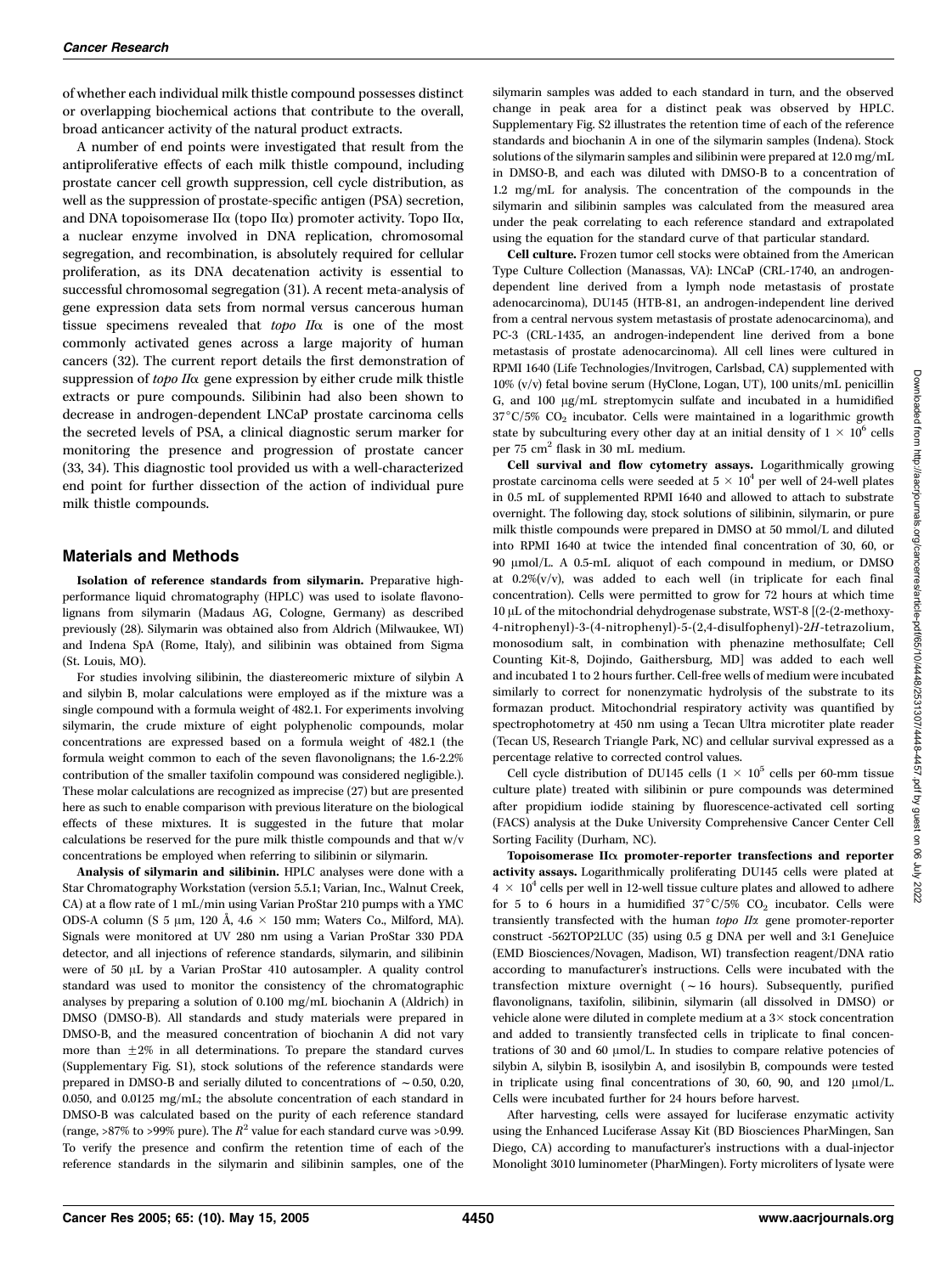assayed and triplicate points averaged and reported with their respective SDs. In initial experiments, a pCMV plasmid encoding  $\beta$ -galactosidase activity (pCMV<sub>B</sub>, BD Biosciences Clontech, Palo Alto, CA) was used as internal control for transfection activity but proved an inadequate one, as it was activated by some flavonolignans and suppressed by others. Therefore, subsequent transfection results were expressed as total luciferase light units and repeated at least thrice to assure uniformity and confirm the rank order of compound potency.

Western immunoblotting for secreted prostate-specific antigen. LNCaP cells were plated at a density of  $3 \times 10^5$  cells per 60-mm dish containing each purified flavonolignan or silibinin at final concentrations of 0, 15, 30, 60, and 90  $\mu$ mol/L. After 24 hours of exposure, the medium was replaced with serum-free medium containing the corresponding flavonolignan or silibinin at the same concentrations. Cells were incubated 48 hours further and the conditioned medium was collected from each sample. Sixty microliters of conditioned media for each sample were resolved by 12% SDS-PAGE and proteins transferred onto polyvinylidene difluoride membranes (Amersham Biosciences Co., Piscataway, NJ) by semidry electroblotting. Blots were blocked with 5% nonfat dry milk in PBS for 15 minutes and the membranes were incubated with primary antibody (goat antihuman PSA, C-19, Santa Cruz Biotechnology, Inc., Santa Cruz, CA) at a 1:500 dilution in 2.5% milk in PBS containing 0.05% Tween 20 (PBST) overnight at  $4^{\circ}$ C with rocking. After washing  $3\times$ 10 minutes in PBST, blots were incubated with rabbit anti-goat IgGhorseradish peroxidase conjugate (1:500) secondary antibody (Bio-Rad Laboratories, Hercules, CA) in PBST with 2.5% milk for 2 hours at room temperature. After washing membranes in PBST as described above, the blots were incubated with Enhanced Chemiluminescence Plus Western Blotting Detection Reagent (Amersham Biosciences) and PSA signals were detected using a Storm 860 imaging system (Amersham Biosciences).

Statistical analysis. Group means were assessed relative to vehicle controls by one-way ANOVA followed by a multiple comparison post-test (Bonferroni's correction) using Prism v3.02 software (GraphPad Software, Inc., San Diego, CA).

#### **Results**

Composition of commercial milk thistle extracts. HPLC analysis using reference standards showed clearly that silibinin from Sigma was exclusively an equal mixture of silybin A and silybin B and was devoid of any of the five other flavonolignans or taxifolin (ref. 28; Table 1). In contrast, each commercial silymarin extract contained all eight compounds in varying but relatively constant amounts (Table 1). Of note, silymarin, but not silibinin, contained the two other flavonolignans most relevant in this report, isosilybin A and isosilybin B. Among silymarin products, the only large difference observed was the greater amount of silydianin in the Indena and Madaus extracts relative to that from Aldrich. As shown below in the cellular growth inhibition assays, silydianin alone was a relatively inactive component.

Isosilybin B exhibits preferential growth inhibition of hormone-independent DU145 human prostate carcinoma cells. As a first test of the individual activities of each of the four milk thistle flavonolignans, DU145 cells were exposed to each compound at 30, 60, and 90  $\mu$ mol/L and cell growth assessed after 3 days using the mitochondrial succinate dehydrogenase substrate, WST-8. The activity of each compound was also compared with that of the other three flavonolignans (silychristin, isosilychristin, and silidianin) as well as the flavonoid, taxifolin.

The most significant finding (Table 2) was that isosilybin A and isosilybin B were the only compounds capable of significant growth inhibition in DU145 cells at 30  $\mu$ mol/L after a 72-hour exposure, with isosilybin B ranking as the most potent. Silybin A, silybin B, and silibinin had no growth inhibitory activity at this concentration. Moreover, the three silymarin extracts were also devoid of activity with the exception of 20% growth suppression by the Madaus extract. This observation is notable in that silibinin, well known for its in vivo activity against DU145 xenografts (14), was without effect at a concentration where isosilybin A and isosilybin B produced 37.5% and 68.9% growth inhibition, respectively. Of course, higher concentrations produced similar growth inhibition among the four major flavonolignans, with silybin B being the least efficacious. A direct comparison with silymarin is somewhat complicated by the fact that it contains all eight of the compounds, as a crude extract, along with other fatty acids and polyphenols. However, on a mass basis, it is clear that isosilybin B was more efficacious than any of the three silymarin preparations or silibinin (Fig. 2). This trend was also observed with isosilybin A and silybin A in DU145 cells. Because most studies on milk thistle extract effectiveness in prostate cancer in vitro and in vivo have employed either mixture (silibinin or silymarin), it is notable that three of the four major flavonolignans given alone exhibited substantially greater efficacy in the DU145 growth inhibition assay. Moreover, a clear rank order of potency emerged from this study: isosilybin B > isosilybin A > silybin A > silybin B. It should be stressed that each of these compounds share the same chemical formula and structure with

|                 | <b>Table 1.</b> Composition (% of total material) of commercial milk thistle products |                     |                    |                    |
|-----------------|---------------------------------------------------------------------------------------|---------------------|--------------------|--------------------|
|                 | Silibinin (Sigma)                                                                     | Silymarin (Aldrich) | Silymarin (Indena) | Silymarin (Madaus) |
| Silybin A       | 46.9                                                                                  | 14.8                | 13.1               | 16.0               |
| Silybin B       | 49.6                                                                                  | 23.3                | 21.6               | 23.8               |
| Isosilybin A    |                                                                                       | 4.9                 | 6.6                | 6.4                |
| Isosilybin B    |                                                                                       | 2.1                 | 3.9                | 4.4                |
| Silydianin      |                                                                                       | 0.8                 | 9.4                | 16.7               |
| Silychristin    |                                                                                       | 16.5                | 15.5               | 11.6               |
| Isosilychristin |                                                                                       | 0.6                 | $1.5\,$            | $2.2\,$            |
| Taxifolin       |                                                                                       | 1.7                 | $2.2\,$            | 1.6                |

NOTE: Note that silymarin product composition totals are <100%; each of these products are labeled as 70% to 80% silymarin with the remainder consisting of uncharacterized polyphenols and aliphatic fatty acids such as oleic and palmitic acids.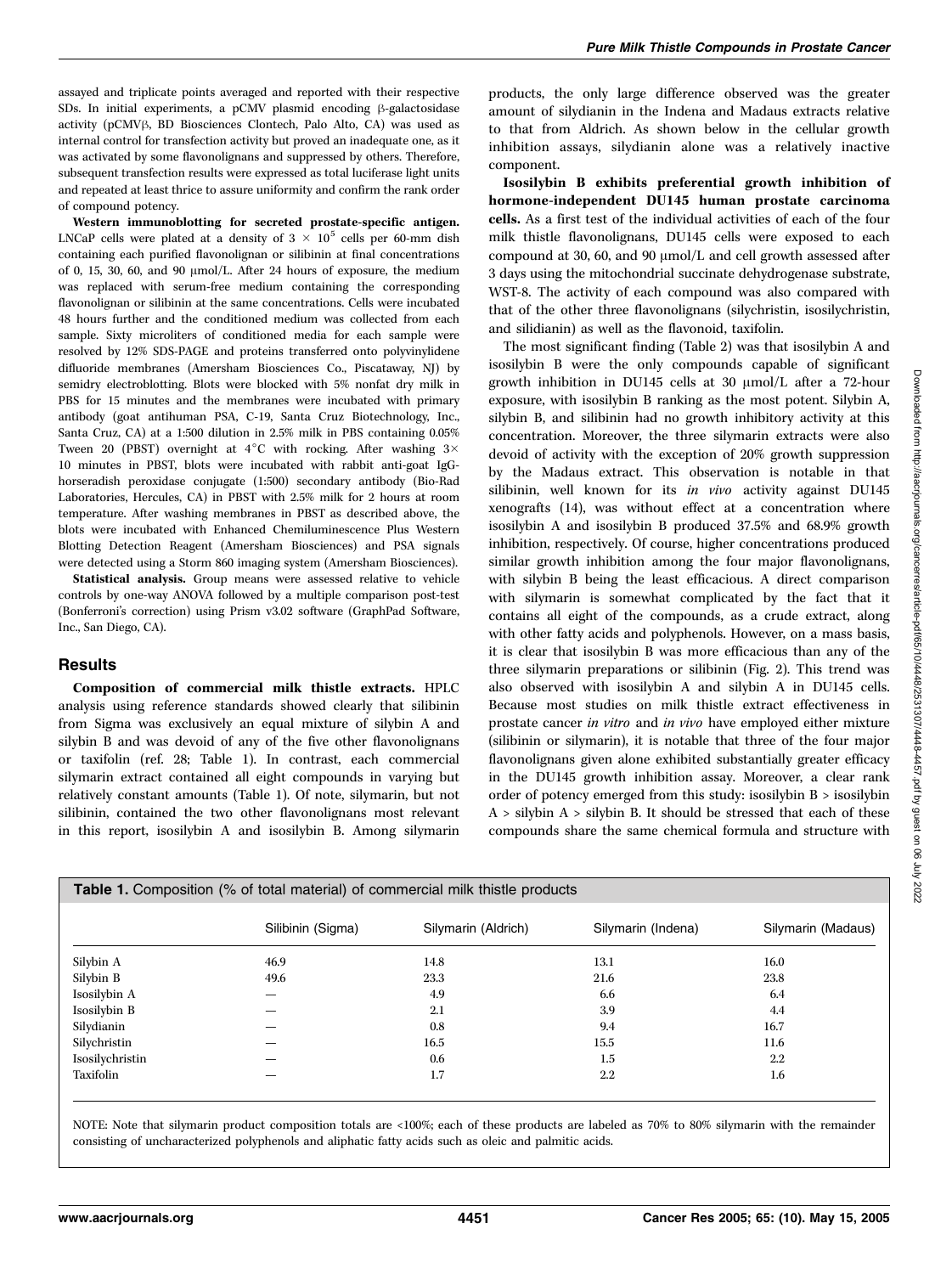Table 2. WST-8 cell survival assay with milk thistle compounds and extracts in prostate carcinoma cells after 72 h of continuous exposure

|                     | $LNCaP$ ( $\mu$ mol/L) |                             | DU145 ( $\mu$ mol/L)         |                               | $PC3$ ( $\mu$ mol/L) |                  |                             |                             |                  |
|---------------------|------------------------|-----------------------------|------------------------------|-------------------------------|----------------------|------------------|-----------------------------|-----------------------------|------------------|
|                     | 30                     | 60                          | 90                           | 30                            | 60                   | 90               | 30                          | 60                          | 90               |
| Silybin A           | $91.0 \pm 2.6$         | $75.9 \pm 2.4^*$            | $55.9 + 3.1^*$               | $93.1 + 6.0$                  | $22.7 + 1.6^*$       | $15.2 + 0.9^*$   | $80.6 \pm 2.6^*$            | $40.3 + 9.5^*$              | $21.9 \pm 7.9^*$ |
| Silybin B           | $109.9 \pm 2.1$        | $88.2 \pm 7.0$              | $29.2 \pm 6.3^*$             | $96.2 \pm 7.3$                | $67.1 + 6.6^*$       | $33.9 + 3.6^*$   | $67.1 \pm 3.2^*$            | $23.1 + 0.5^*$              | $12.7 + 1.6^*$   |
| Isosilybin A        | $107.2 \pm 4.4$        | $85.3 \pm 5.4$ <sup>+</sup> | 54.4 $\pm$ 10.5*             | $62.5 + 1.5^*$                | $17.2 + 1.8^*$       | $19.9 + 0.5^*$   | $86.8 \pm 3.6$              | $43.9 + 4.7^*$              | $22.9 + 4.0^*$   |
| Isosilybin B        | $70.4 \pm 3.1^*$       | $46.4 \pm 3.3^*$            | $26.2 \pm 4.3^*$             | $31.1 \pm 0.6^*$              | $15.2 \pm 0.9^*$     | $16.0 + 0.3^*$   | $60.5 \pm 1.7^*$            | $37.5 + 0.9^*$              | $18.1 \pm 3.1^*$ |
| Silibinin (Sigma)   | 90.1 $\pm$ 3.7         | $72.0 \pm 3.6^*$            | $36.8 \pm 1.1^*$             | $105.1 + 2.4$                 | $61.3 + 8.2^*$       | $19.5 + 1.8^*$   | $69.7 + 3.6^*$              | $22.9 + 2.8^*$              | $13.3 \pm 0.6^*$ |
| Silymarin (Aldrich) | $90.6 \pm 2.9$         | $91.4 \pm 3.1$              | $47.1 \pm 17.6^*$            | $100.7 + 2.4$                 | $75.6 + 4.9^*$       | $11.4 + 0.4*$    | $81.0 \pm 4.4^*$            | $35.9 + 11.1^*$             | $20.5 + 1.6^*$   |
| Silymarin (Madaus)  | $120.0 \pm 8.6^*$      | $96.0 \pm 1.2$              | $71.5 \pm 5.0$               | $80.7 + 4.0$                  | $68.6 \pm 5.4^*$     | $30.8 + 0.9^*$   | $84.0 \pm 0.5$ <sup>+</sup> | $38.2 + 2.1^*$              | $21.9 + 1.0^*$   |
| Silymarin (Indena)  | $106.1 \pm 2.7$        | $95.8 \pm 1.4$              | $58.5 \pm 27.5$ <sup>T</sup> | $93.2 + 6.3$                  | $83.2 \pm 0.5$       | $22.7 + 3.0^*$   | $84.2 + 8.6^{+}$            | $34.4 \pm 1.8^*$            | $22.8 + 2.3^*$   |
| Silychristin        | $110.4 \pm 5.7$        | 99.7 $\pm$ 2.4              | $100.4 \pm 3.0$              | $106.8 \pm 6.0$               | $59.0 \pm 5.9^*$     | $16.6 \pm 2.5^*$ | $101.1 + 3.1$               | $45.4 + 5.9^*$              | $21.4 \pm 0.9^*$ |
| Isosilychristin     | $111.7 \pm 3.9$        | $102.9 \pm 4.2$             | 94.8 $\pm$ 1.5               | $98.1 + 1.8$                  | $98.1 + 1.9$         | $99.3 + 1.5$     | $98.5 + 1.3$                | $92.7 + 6.0$                | $76.9 + 3.2^*$   |
| Silydianin          | $101.4 \pm 4.2$        | $100.4 \pm 0.7$             | 99.1 $\pm$ 2.4               | $102.8 \pm 4.9$               | $97.8 \pm 6.6$       | $76.7 \pm 3.0^*$ | $102.4 \pm 2.8$             | $82.0 \pm 4.2$ <sup>+</sup> | $51.3 \pm 4.3^*$ |
| Taxifolin           | $86.8 \pm 3.8$         | $57.6 \pm 0.7^*$            | $30.3 \pm 1.4^*$             | $131.8 \pm 23.7$ <sup>+</sup> | $75.5 \pm 6.0^*$     | $34.2 + 1.9^*$   | $52.4 + 1.8^*$              | $36.2 + 1.2^*$              | $25.9 + 0.4^*$   |

NOTE: Results are presented as mean percent survival  $\pm$  SD (n = 3) relative to vehicle controls. The original number of cells plated exhibited a substrate conversion rate of 11% to 15% that of 3-day growth controls, such that survival values in this range indicate 100% growth inhibition.

\* Statistically significant differences from DMSO controls ( $P < 0.001$ ).

 $\uparrow$  Statistically significant differences from DMSO controls ( $P < 0.05$ ).

 $\ddagger$  Statistically significant differences from DMSO controls ( $P < 0.01$ ).

the exception of the stereochemical positions of the terminal aryl(3-methoxy-4-hydroxyphenyl) and hydroxymethyl groups at the  $\alpha$  and  $\beta$  carbons (Fig. 1).

In other experiments (data not shown), the potency of the compounds increased as DU145 cell density decreased (and, therefore, as a function of population growth fraction increasing). Under such conditions, 50% growth inhibition was observed with as little as  $5 \text{ }\mu\text{mol/L}$  isosilybin B, although the rank order of potency remained unchanged.



Figure 2. Isosilybin B is more potent than commercial milk thistle extracts in inhibiting the growth of DU145 prostate carcinoma cells. Data selected from the growth inhibitory experiments in Table 2 (WST-8 reduction after 72 hours of exposure to compounds/extracts) is depicted here graphically to illustrate the potency of pure isosilybin B relative to silymarin or silibinin.

Isosilybin B also inhibits cell growth in androgenindependent PC3 and androgen-dependent LNCaP human prostate carcinoma cells. In parallel experiments using PC3 cells (Table 2), isosilybin B and silybin B exhibited the greatest growth inhibition at 30  $\mu$ mol/L, but there was less distinction among the compounds than in DU145 cells. One notable exception to DU145 cells was that the silibinin and silymarin mixtures were comparable in activity to the pure flavonolignans against PC3 cells.

In androgen-dependent LNCaP cells grown in complete media, isosilybin B was also the most effective growth suppressor at all concentrations and, as with DU145 cells, was superior to the silibinin or silymarin mixtures. However, LNCaP cells were generally less sensitive to growth inhibition by pure compounds or mixtures than either DU145 or PC3 cells. Taken together, isosilybin B was the most potent growth inhibitory constituent of silymarin-based milk thistle extracts and was often more effective than silibinin or silymarin mixtures.

Antiproliferative effect of other milk thistle components. Among the other flavonolignans, silychristin, but not isosilychristin, inhibited DU145 and PC3 cell growth (Table 2). This observation is suggestive that the positioning of the 1'-linkage in silychristin is critical for antiproliferative activity. It is notable that this linkage in silychristin is shared by the four primary flavonolignans but not by the inactive isosilychristin (Fig. 1).

Interestingly, silydianin was slightly growth inhibitory only in androgen-independent DU145 and PC3 cells but not in androgendependent LNCaP cells. Finally, the flavonoid taxifolin (also known as dihydroquercetin), which constitutes the flavonoid moiety in many of these flavonolignans, also inhibited growth in all three cell types, with PC3 being more sensitive than either DU145 or LNCaP. Given this observation, we also tested the growth inhibitory activity of the corresponding lignan moiety of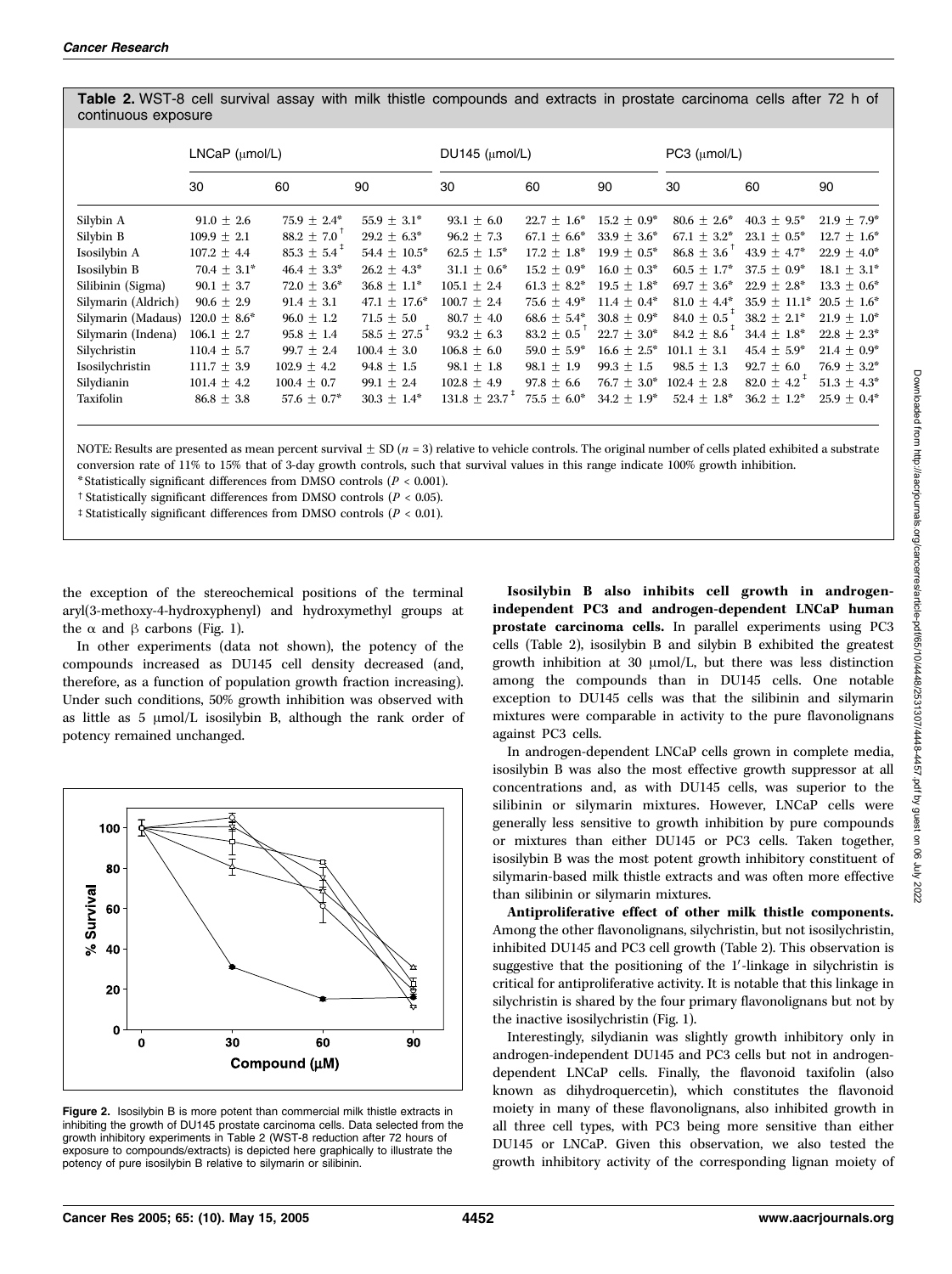the bifunctional flavonolignans by exposing cells to coniferyl alcohol; however, this compound was without growth inhibitory activity at concentrations up to 200 µmol/L in DU145 cells (data not shown).

Cell cycle effects of milk thistle components. Silibinin is known to cause  $G_1$  arrest in most prostate cancer cell lines (7, 24). To determine how the four major flavonolignans influenced cell cycle progression, FACS analysis was done on DU145 cells treated in duplicate for 72 hours with silybin A, silybin B, isosilybin A, isosilybin B, and silibinin at  $60$  and  $90 \mu$ mol/L (Table 3). At 60  $\mu$ mol/L, only silybin B exerted a modest but significant G<sub>1</sub> arrest on DU145 cells (6-7% increase relative to vehicle control), whereas the other compounds had no appreciable effect. At 90  $\mu$ mol/L, silybin B led to a greater (11-14%) increase in the  $G_1$  population (relative to control) followed by isosilybin B and isosilybin A. The slight effect of silybin A on the  $G_1$  population at this concentration failed to achieve statistical significance. With silibinin treatment, the percent of cells accumulating in  $G_1$  increased roughly by the average of that for silybin A and silybin B, consistent with the demonstration that silibinin comprises nearly equivalent amounts of each compound. Most notable was that silybin B had the most pronounced effects on the cell cycle whereas being the least effective in growth inhibition of DU145 cells. However, the other compounds and silibinin all exhibited a small but reproducible degree of subdiploid DNA fragmentation at 90 µmol/L. This observation is consistent with a weak apoptotic effect that does not seem shared by silybin B.

DNA topoisomerase  $II\alpha$  promoter inhibition by milk thistle components in DU145 cells. The growth inhibitory action of milk thistle extracts and pure compounds would be consistent with suppressed expression of topo IIa, a nuclear enzyme required for chromosomal segregation whose DNA-decatenating activity is indispensable for cellular proliferation (31). However, this variable had not been investigated previously even for milk thistle extract mixtures, thereby providing an opportunity for these agents to be

assessed for their action on a transcriptional target. A human topo IIa promoter-reporter plasmid, -562TOP2LUC, in which a section of the  $5'$ -flanking region of the topo  $I/\alpha$  gene was subcloned upstream of the firefly luciferase cDNA (35), was used to analyze the effect of the individual flavonolignans on promoter activity.

The effects of each of the seven flavonolignans, taxifolin, silibinin, and three preparations of silymarin were compared at 30 and 60  $\mu$ mol/L on DU145 cells transiently transfected with this construct. As illustrated in Fig. 3A, all four of the major flavonolignans had suppressive effects on topo IIa gene promoter activity. However, only the suppression with isosilybin A and isosilybin B achieved statistical significance, with isosilybin B the most potent and effective. Silibinin and the three silymarin formulations had comparable topo IIa promoter suppression activities that were intermediate compared with the active pure flavonolignans. In contrast, silydianin, silychristin, isosilychristin, and taxifolin lacked any suppressive effect on promoter activity (Fig. 3B) despite the fact that silychristin and taxifolin exhibited growth inhibitory effects on these cells (Table 2).

The rank order of potency of the four most active flavonolignans on topo IIa promoter activity was determined in subsequent experiments with each at 30, 60, 90, or 120  $\mu$ mol/L. In this case, each of the four compounds significantly suppressed topo IIa promoter activity at concentrations as low as  $30 \mu$ mol/L (Fig. 4). These results deviated somewhat from those observed in Fig. 3A, most likely owing to the greater variability of this transient transfection assay relative to other less intrusive methods employed in this study. However, the rank order for topo IIa promoter suppression was comparable: isosilybin B > silybin B > isosilybin A  $\approx$  silybin A. Most notable, again, was that isosilybin B was the most active of these four compounds.

Flavonolignan inhibition of prostate-specific antigen secretion by LNCaP cells. PSA is used to monitor androgen action in androgen-dependent prostate carcinoma and serves as a clinical tool in screening, diagnosis, and treatment decisions (3). As both

|                                                        | Table 3. FACS analysis of DU145 cells treated with each of the four major flavonolignans or silibinin |                                                                            |                                                                                   |                                                                            |
|--------------------------------------------------------|-------------------------------------------------------------------------------------------------------|----------------------------------------------------------------------------|-----------------------------------------------------------------------------------|----------------------------------------------------------------------------|
|                                                        | $Sub-G0-G1$                                                                                           | $G_0-G_1$                                                                  | S                                                                                 | $G_2$ -M                                                                   |
| DMSO control<br>$60 \mu$ mol/L                         | $2.2 \pm 2.1$                                                                                         | 49.2 $\pm$ 1.5                                                             | $19.4 \pm 2.1$                                                                    | $29.4 \pm 1.6$                                                             |
| Silybin A<br>Silybin B<br>Isosilybin A                 | $1.1 \pm 0.3$<br>$1.1 \pm 0.7$<br>$1.6 \pm 1.2$                                                       | $50.2 \pm 1.6$<br>$56.3 \pm 1.8^*$<br>52.5 $\pm$ 0.4                       | $19.2 \pm 0.5$<br>$18.9 \pm 0.1$<br>$19.9 \pm 0.7$                                | $29.7 \pm 1.9$<br>$23.9 \pm 1.0$ <sup>T</sup><br>$26.1 \pm 1.0$            |
| Isosilybin B<br>Silibinin<br>$90 \mu$ mol/L            | $1.0\,\pm\,0.0$<br>$1.4 \pm 0.2$                                                                      | $51.5 \pm 0.7$<br>$52.2 \pm 1.0$                                           | $18.7 \pm 0.4$<br>18.1 $\pm$ 0.8                                                  | $28.9 \pm 0.4$<br>$28.5 \pm 0.5$                                           |
| Silybin A<br>Silybin B<br>Isosilybin A<br>Isosilybin B | $3.3 \pm 1.1$<br>$0.9 \pm 1.2$<br>$3.8 \pm 0.5$<br>$2.5 \pm 0.3$                                      | $51.7 \pm 1.3$<br>$62.9 \pm 0.5^*$<br>$56.9 \pm 0.4^*$<br>$57.0 \pm 0.7^*$ | $18.6 \pm 1.3$<br>$15.4 \pm 0.1$ <sup>+</sup><br>$16.4 \pm 1.9$<br>$16.4 \pm 0.8$ | $26.6 \pm 0.4$<br>$20.9 \pm 0.7^*$<br>$23.0 \pm 0.4^*$<br>$24.3 \pm 1.4^*$ |
| Silibinin                                              | $4.5 \pm 0.1$                                                                                         | $56.5 \pm 1.8^*$                                                           | $16.1 \pm 0.5$                                                                    | $23.1 \pm 0.2^*$                                                           |

NOTE: Exponentially growing DU145 cells were treated with the indicated compounds/mixtures at 60 or 90  $\mu$ mol/L for 72 hours. Final DMSO concentrations were  $0.09\%$  (v/v) in all samples. The results are presented as the mean percent and SD of triplicate samples in each cell cycle phase. \* Statistically significant differences from the DMSO control group ( $P < 0.001$ ).

<sup>†</sup> Statistically significant differences from the DMSO control group ( $P < 0.01$ ).

<sup>‡</sup> Statistically significant differences from the DMSO control group  $*(P < 0.05)$ .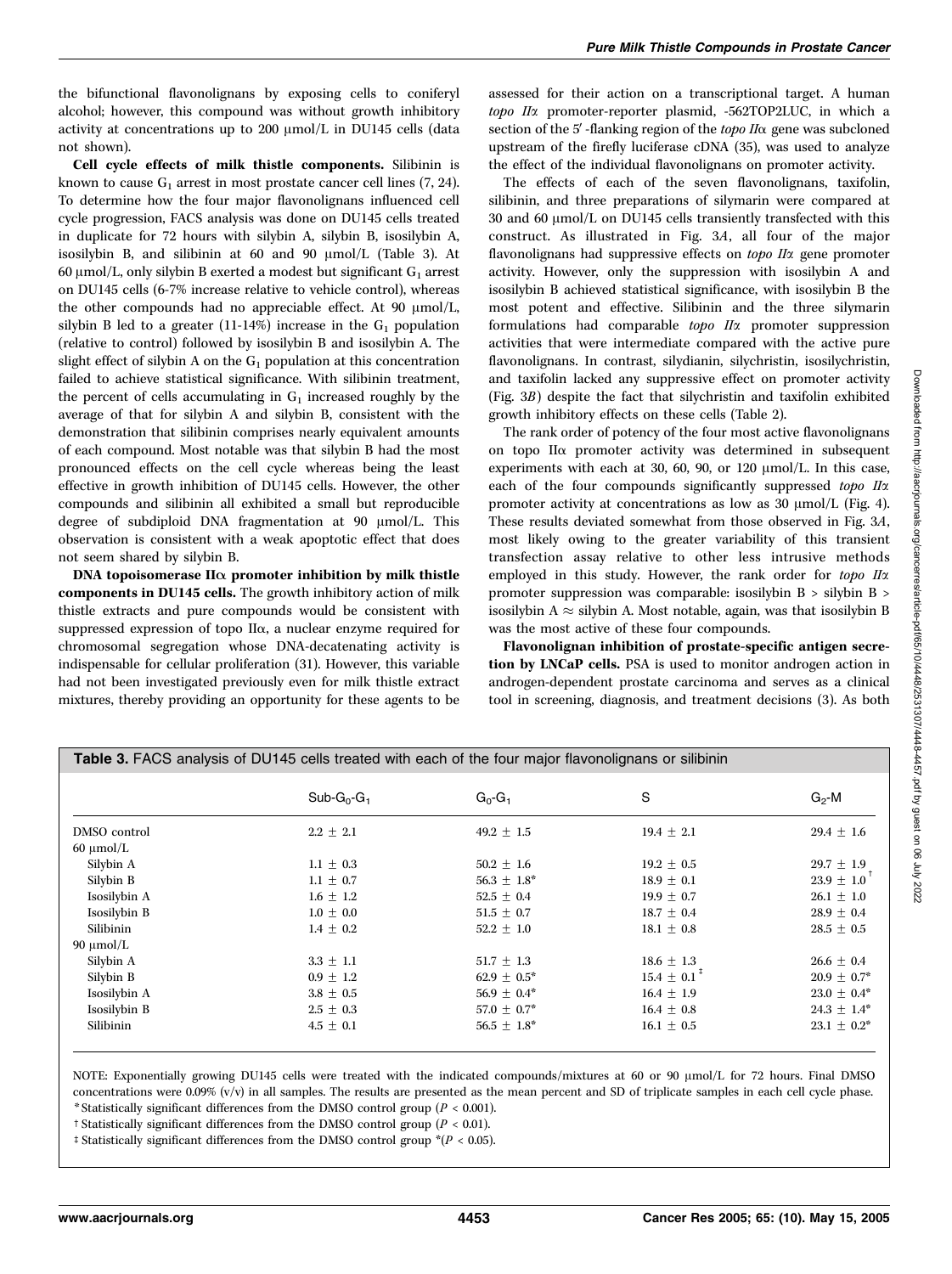

Figure 3. Milk thistle extracts and pure compounds suppress the activity of the human topo  $II\alpha$  gene promoter in DU145 prostate carcinoma cells. The topo II<sub>x</sub> promoter-reporter construct -562TOP2LUC was transiently transfected into DU145 cells and samples exposed to the indicated concentrations of extracts and pure compounds for 24 hours as described in Materials and Methods. Expressed relative to the mean reporter expression of DMSO<br>vehicle control-treated cells (5.28 ± 0.45 × 10<sup>6</sup> relative light units). *A,* four major flavonolignans: silybin A, silybin B, isosilybin A, and isosilybin B. B, silydianin, silychristin, isosilychristin, and taxifolin. C, silibinin and the three silymarin preparations (A, Aldrich; M, Madaus; I, Indena). Untreated and DMSO controls as means and SD of six replicates; experimental samples as means and SD of three replicates. All samples, except untreated controls, contained 0.06% (v/v) DMSO. Statistically significant differences from the DMSO controls are noted as follows:  $*$ ,  $P < 0.05$ ;  $**$ ,  $P < 0.01$ ;  $***$ ,  $P < 0.001$ .

silibinin and silymarin have been shown to inhibit androgeninduced PSA secretion (34), we examined the relative effects of the major four flavonolignans in inhibiting PSA secretion into the culture medium by LNCaP cells (Fig. 5). No appreciable suppression of PSA secretion was observed at a concentration of 15  $\mu$ mol/L for any of the compounds. At 30  $\mu$ mol/L, both isosilybin A and isosilybin B caused a slight reduction in PSA secretion relative to the silybin A and silybin B, and these differential effects

became more striking at  $\geq 60$  µmol/L. Isosilybin A and isosilybin B reduced PSA secretion to nearly undetectable levels at  $90 \mu \text{mol/L}$ , whereas some PSA remained evident with silybin A, silybin B, or the silibinin mixture.

# **Discussion**

A major challenge in ascribing biological significance to botanical extracts with potential anticancer activity has been their chemical complexity and variability in composition. The work of Agarwal et al. (14, 24, 34) has clearly established the potential utility of milk thistle extracts in suppressing prostate cancer cell growth in vitro and tumor formation in vivo, with no toxicity to normal prostate epithelium at antitumor concentrations. Most studies with milk thistle extracts have used either the crude extract, silymarin, or a semipurified fraction, silibinin. Biologists have long regarded silibinin as a pure compound, but evidence existed in the chemistry literature as early as 1979 to indicate that it was a diastereomeric mixture (30). It is now appreciated that silibinin is roughly a 1:1 mixture of two flavonolignans, silybin A, and silybin B. This mixture clearly possesses in vitro and in vivo anticancer activity (14, 24). However, the crude extract silymarin has, in some cases, been reported to be more effective than silibinin against cell proliferation or biochemical end points (34). Our recent demonstration that silymarin contains five other distinct flavonolignans in addition to the two in silibinin (28) provides an opportunity to determine the relative contribution of each component to the anticancer activity described for both silibinin and silymarin.

The current studies were initiated to determine whether individual milk thistle components possessed distinct biochemical actions that act in concert in the botanical mixture, or whether each compound exhibited similar activities with variable potency. With this initial report, it seems that the latter scenario is operating for milk thistle flavonolignans toward prostate carcinoma cells in vitro. The four major flavonolignans, when given at concentrations high enough, were all capable of arresting the growth of androgendependent and androgen-independent prostate carcinoma cells in vitro. A similar conclusion can be made for cell cycle arrest,  $topo$  II $\alpha$  gene promoter suppression, and inhibition of PSA secretion. However, the summary table (Table 4) reveals some notable trends.

First, isosilybin B ranked as the most potent flavonolignan for nearly all of the end points evaluated in these human prostate carcinoma cell lines. The value of isosilybin B is of interest on several fronts in that it is absent from silibinin and composes only 2.1% to 4.4% of the silymarin extracts examined (Table 1). Therefore, this low-abundance compound might be the most useful single isomer for *in vivo* studies or in combination experiments using isosilybin B–enriched milk thistle extracts. Second, silybin A was most often the least potent of the four major compounds. It composes half of silibinin and is generally the second most abundant naturally occurring constituent of crude silymarin extracts. Although silybin A was capable of causing growth arrest at higher concentrations, its presence and high abundance may be one reason that *in vivo* experiments with milk thistle extracts require such relatively high doses. Third, silybin B exhibited the most erratic and perplexing behavior. Silybin B was the least effective in inhibiting DU145 cell growth but was the most effective in causing  $G_1$  cell cycle accumulation. One possible explanation for this discrepancy is that the other three related flavonolignans may have caused apoptosis preferentially over growth arrest in the cell growth inhibition experiments. This scenario is potentially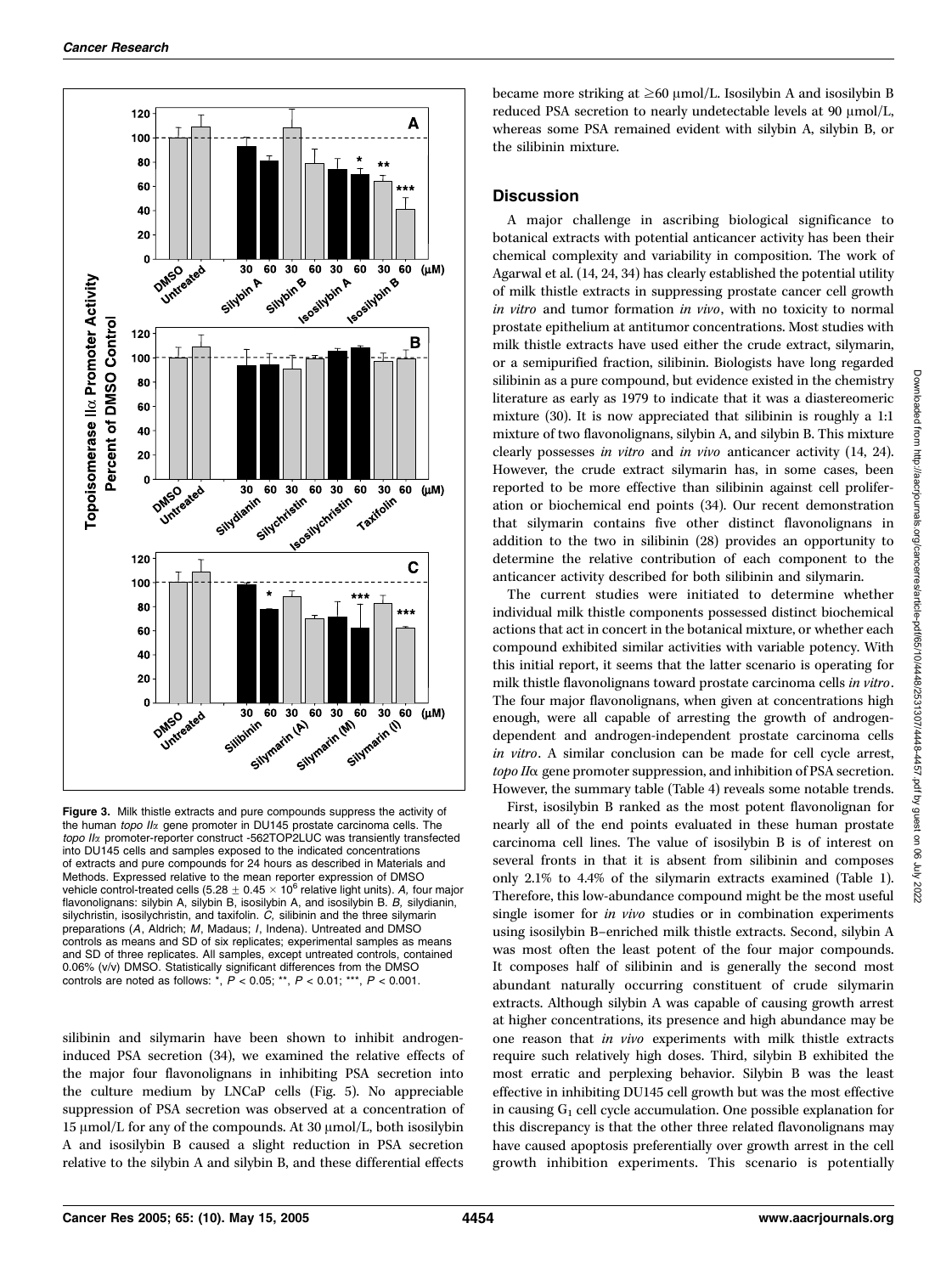Figure 4. Isosilybin B is the most potent of the four major flavonolignans in suppressing human topo  $I/\alpha$ gene promoter activity in DU145 prostate carcinoma cells. DU145 PCA cells were transiently transfected with -562TOP2LUC as described in Materials and Methods. Each replicate set was treated with 30, 60, 90, or 120  $\mu$ mol/L purified silybin A, silybin B, isosilybin A, or isosilybin B for 24 hours and processed for luciferase activity determinations. Relative to mean reporter expression of DMSO vehicle control-treated cells (2.53  $\pm$  0.20  $\times$  10<sup>6</sup> relative light units). Untreated and DMSO controls as means and SD of six replicates; experimental samples as means and SD of three replicates. All samples, except untreated controls, contained 0.12% (v/v) DMSO. In this case, each flavonolignan treatment group mean was significantly different from the DMSO control ( $P < 0.001$ , ANOVA, Bonferroni's correction) at all four concentrations tested. This experiment was performed twice with similar results.



supported by the trend toward increased subdiploid DNA distribution observed with the other three major flavonolignans (Table 3). Although these changes did not achieve statistical significance, the compounds should be compared in more sensitive and specific biochemical assays for their potential proapoptotic effects. Silybin B also displayed the greatest interexperiment variability in suppressing topo IIa gene promoter activity (compare Fig. 3A with Fig. 4). Part of this discrepancy could be attributed to the more variable nature of transient transfection assays relative to others used in this study, yet it was robust enough to reproducibly



Figure 5. The four major milk thistle flavonolignans suppress PSA secretion by LNCaP prostate carcinoma cells. LNCaP cells grown in complete RPMI 1640 (10% FCS) were treated with 0, 15, 30, 60, or 90  $\mu$ mol/L of each pure flavonolignan for 24 hours, and medium replaced with serum-free medium containing the same respective concentration of each compound. After 48 hours of further incubation, 60  $\mu$ L of medium from each culture were resolved by SDS-PAGE and processed for anti-PSA immunoblotting as described in the Materials and Methods.

observe isosilybin B as the most potent suppressor of  $topo$   $II\alpha$  gene promoter activity. Finally, isosilybin A was sometimes as potent as isosilybin B (i.e., in PSA suppression) and was at least of intermediate potency on other end points. It is worthy to note that isosilybin A is the least water soluble among these four major compounds and special care must be exercised when adding it to any aqueous medium.

The anticancer effects of most naturally occurring plant extracts can often be attributed to one compound, such as taxol (paclitaxel) in Taxus brevifolia (36), or few compounds, such as camptothecin and 10-hydroxycamptothecin in Camptotheca acuminata (37). The current studies were initiated to determine which compounds are responsible for documented antiproliferative effects of milk thistle extracts. Interestingly, none of the four most closely related milk thistle compounds was devoid of activity on any of the end points tested thus far. Several other compounds, such as taxifolin and silychristin, also possessed antiproliferative activity when used at higher exposure concentrations. This is perhaps a reflection that each end point (cell proliferation, PSA secretion) results from upstream contributions by a number of discrete molecular events. The question remaining is whether each milk thistle compound possesses unique effects on these more discrete events (such as CDK activity, CDKI levels and localization, cyclin levels), or whether each of the compounds exhibit some range of graded responses on common biochemical targets. Some distinctions are already apparent which suggest that some compounds may have effects distinct from others; for example, whereas silychristin and taxifolin inhibited DU145 cell growth, neither compound suppressed activity of the topo IIa promoter at growth inhibitory concentrations. Because the human topo  $II\alpha$  gene is subject to regulation by the CDKI,  $p21^{\text{Cip1}}$  (38), it is possible that only a subset of growthinhibitory milk thistle compounds can trigger p21 induction.

The potential use of plant-derived chemopreventive agents is clearly influenced by the extent to which the active compounds are bioavailable. The primary challenge is whether concentrations observed to be effective in vitro can be achieved in vivo. Singh et al. (14) have shown in a dietary feeding study of silibinin to SCID mice harboring DU145 xenografts that antitumor effects correlated with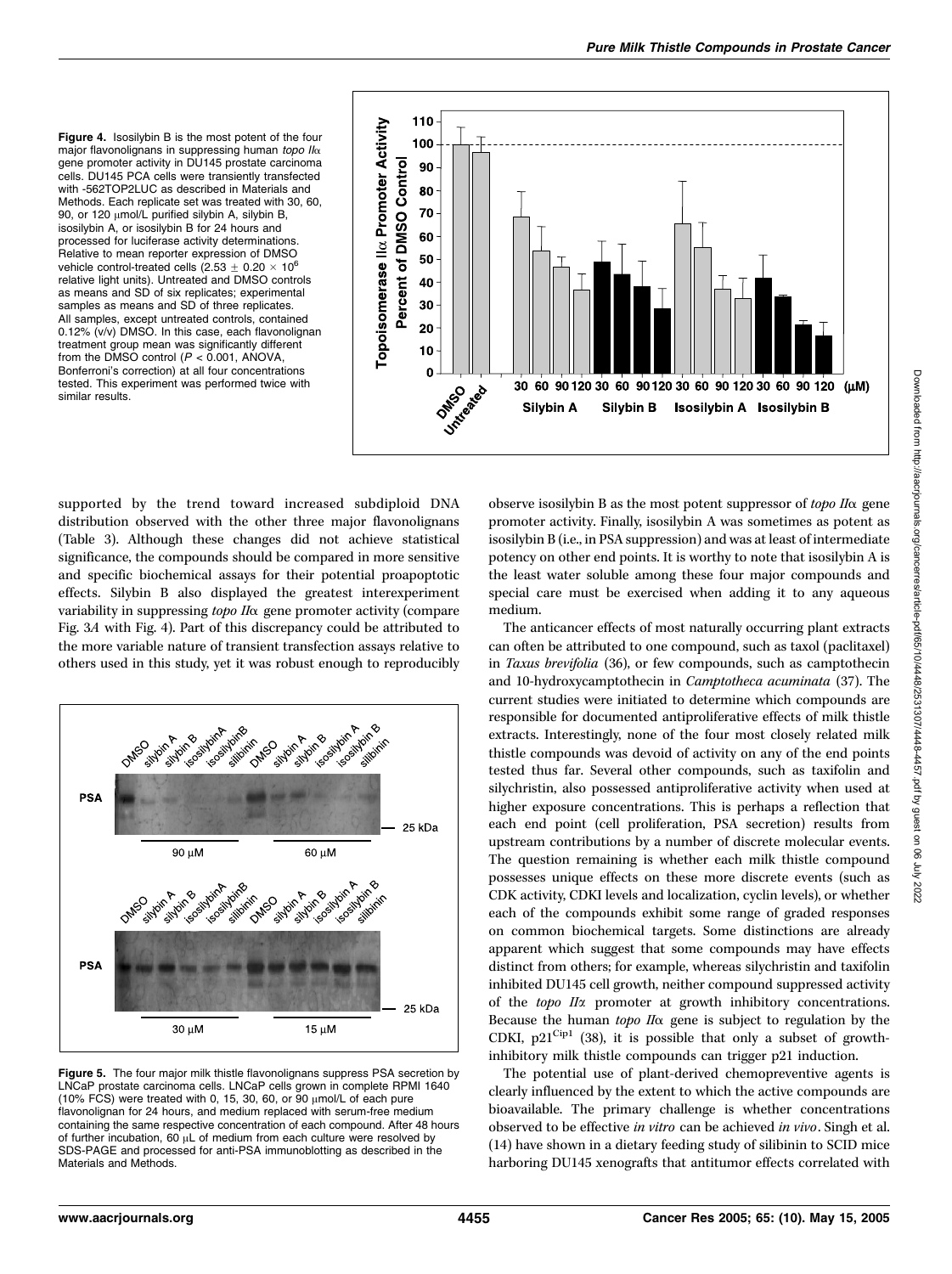| Variable                                  | Cell line       | Flavonolignan rank order of potency                    |
|-------------------------------------------|-----------------|--------------------------------------------------------|
| Growth suppression                        | <b>LNCaP</b>    | <b>Iso B</b> > Sily B > Iso A $\approx$ Sily A         |
|                                           | DU145           | <b>Iso</b> $B >$ Iso $A >$ Sily $A >$ Sily B           |
|                                           | PC <sub>3</sub> | <b>Iso B</b> $\approx$ Sily B > Iso A $\approx$ Sily A |
| $G_1$ cell cycle accumulation             | DU145           | Sily B > <b>Iso B</b> $\approx$ Iso A > Sily A         |
| Topo II <sub>x</sub> promoter suppression | DU145           | <b>Iso B</b> > Sily B > Iso A $\approx$ Sily A         |
| PSA suppression                           | <b>LNCaP</b>    | <b>Iso B</b> $\approx$ Iso A > Sily B $\approx$ Sily A |

NOTE: Isosilybin B is shown in bold for orientation.

Abbreviations: Sily A, Silybin A; Sily B, Silybin B; Iso A, Isosilybin A; Iso B, Isosilybin B.

plasma concentrations of 14 to 27  $\mu$ mol/L total silibinin. In that study, the authors also reported that the silibinin consumption in the two dosage groups ranged from 1.8 to 3.5 mg/d. With typical allometric scaling to a 70-kg human, this consumption correlates roughly to a daily dose of 650 to 1,300 mg silibinin. However, direct human pharmacokinetic studies with milk thistle extracts are few and difficult to interpret because the formulation used can dramatically affect bioavailability (39, 40), and only one study (41) has attempted to follow individual concentrations of pure stereoisomers. For instance, in a study of nine healthy male volunteers given a phosphatidylcholine-silibinin formulation (IdB 1016; corresponding to 120 mg silibinin, bid) for 8 days, median peak plasma levels of unconjugated total silibinin ranged from 0.14 to 7.8  $\mu$ mol/L across individuals (42). The safety profile of milk thistle extracts is suggestive that higher doses can be given that will produce plasma concentrations consistent with the effects observed in this report. Moreover, identification of isosilybin B as the most potent prostate carcinoma growth inhibitor indicates that any subsequent preclinical or phase I trials should include extracts enriched for this component and that each isomer should be monitored separately. Continued study of the biological effects of milk thistle flavonolignan isomers should shed greater light on the potential clinical utility of these compounds.

# Acknowledgments

Received 12/31/2004; revised 2/24/2005; accepted 3/8/2005.

Grant support: NIH grants R01 CA76201 (D.J. Kroll) and R01 CA104286 (D.J. Kroll and R. Agarwal), and NIH contract N01 ES55386.

The costs of publication of this article were defrayed in part by the payment of page charges. This article must therefore be hereby marked advertisement in accordance with 18 U.S.C. Section 1734 solely to indicate this fact.

We dedicate this article to the memory of our coauthor, Dr. Monroe E. Wall (1916-2002), in recognition of over four decades of his contributions to cancer research, anticancer drug discovery, and the initial direction of this study, his final project.

We thank Dr. Aglaia Pappa for critical review of the article and graphical assistance.

# References

- 1. Jemal A, Murray T, Samuels A, et al. Cancer statistics. CA Cancer J Clin 2003;53:5–26.
- 2. Demark-Wahnefried W, Robertson CN, Walther PJ, et al. Pilot study to explore effects of low-fat, flaxseedsupplemented diet on proliferation of benign prostatic epithelium and prostate-specific antigen. Urology 2004; 63:900–4.
- 3. Nelson WG, DeMarzo AM, Isaacs WB. Prostate cancer. N Engl J Med 2003;349:366–81.
- 4. Singh DK, Lippman SM. Cancer chemoprevention. Part 2. Hormones, nonclassic antioxidant natural agents, NSAIDs, and other agents. Oncology (Huntingt) 1998;12:1787–800.
- 5. Fotsis T, Pepper MS, Aktas E, et al. Flavonoids, dietaryderived inhibitors of cell proliferation and in vitro angiogenesis. Cancer Res 1997;57:2916–21.
- 6. Goodman GE. The clinical evaluation of cancer prevention agents. Proc Soc Exp Biol Med 1997;216: 253–9.
- 7. Agarwal R. Cell signaling and regulators of cell cycle as molecular targets for prostate cancer prevention by dietary agents. Biochem Pharmacol 2000;60:1051–9.
- 8. Le Marchand L. Cancer preventive effects of flavonoids: a review. Biomed Pharmacother 2002;56:296–301.
- 9. Hahn G, Lehmann HD, Kürten M, et al. Silybum marianum (L.) Gaertn. Arzneimittelforschung 1968;18: 698–704.
- 10. Singh RP, Agarwal R. Flavonoid antioxidant silymarin and skin cancer. Antioxid Redox Signal 2002;4:655–63.
- 11. Flora K, Hahn M, Rosen H, Benner K. Milk thistle (Silybum marianum) for the therapy of liver disease. Am J Gastroenterol 1998;93:139–43.
- 12. Agarwal R, Katiyar SK, Lundgren DW, Mukhtar H. Inhibitory effect of silymarin, an anti-hepatotoxic flavonoid, on 12-O-tetradecanoylphorbol-13-acetateinduced epidermal ornithine decarboxylase activity and mRNA in SENCAR mice. Carcinogenesis 1994;15: 1099–103.
- 13. Tyagi A, Bhatia N, Condon M, et al. Antiproliferative and apoptotic effects of silibinin in rat prostate cancer cells. Prostate 2002;53:211–7.
- 14. Singh RP, Dhanalakshmi S, Tyagi AK, et al. Dietary feeding of silibinin inhibits advance human prostate carcinoma growth in athymic nude mice and increases plasma insulin-like growth factor-binding protein-3 levels. Cancer Res 2002;62:3063–9.
- 15. Singh RP, Tyagi AK, Zhao J, Agarwal R. Silymarin inhibits growth and causes regression of established skin tumors in SENCAR mice via modulation of mitogen-activated protein kinases and induction of apoptosis. Carcinogenesis 2002;23:499–510.
- 16. Giacomelli S, Gallo D, Apollonio P, et al. Silybin and its bioavailable phospholipid complex (IdB 1016) potentiate in vitro and in vivo the activity of cisplatin. Life Sci 2002;70:1447–59.
- 17. Dhanalakshmi S, Agarwal P, Glode LM, Agarwal R. Silibinin sensitizes human prostate carcinoma DU145 cells to cisplatin- and carboplatin-induced growth inhibition and apoptotic death. Int J Cancer 2003;106: 699–705.
- 18. Liu YQ, Kyle E, Patel S, et al. Prostate cancer chemoprevention agents exhibit selective activity against early stage prostate cancer cells. Prostate Cancer Prostatic Dis 2001;4:81–91.
- 19. Sharma Y, Agarwal C, Singh AK, Agarwal R. Inhibitory effect of silibinin on ligand binding to erbB1 and associated mitogenic signaling, growth, and DNA synthesis in advanced human prostate carcinoma cells. Mol Carcinog 2001;30:224–36.
- 20. Dhanalakshmi S, Singh RP, Agarwal C, Agarwal R. Silibinin inhibits constitutive and  $TNF\alpha$ -induced activation of NF-nB and sensitizes human prostate carcinoma DU145 cells to  $TNF\alpha$ -induced apoptosis. Oncogene 2002;21:1759–67.
- 21. Zi X, Zhang J, Agarwal R, Pollak M. Silibinin upregulates insulin-like growth factor-binding protein 3 expression and inhibits proliferation of androgenindependent prostate cancer cells. Cancer Res 2000; 60:5617–20.
- 22. Tyagi A, Agarwal C, Agarwal R. The cancer preventive flavonoid silibinin causes hypophosphorylation of Rb/ p107 and Rb2/p130 via modulation of cell cycle regulators in human prostate carcinoma DU145 cells. Cell Cycle 2002;1:137–42.
- 23. Tyagi A, Agarwal C, Agarwal R. Inhibition of retinoblastoma protein (Rb) phosphorylation at serine sites and an increase in Rb-E2F complex formation by silibinin in androgen-dependent human prostate carcinoma LNCaP cells: role in prostate cancer prevention. Mol Cancer Ther 2002;1:525–32.